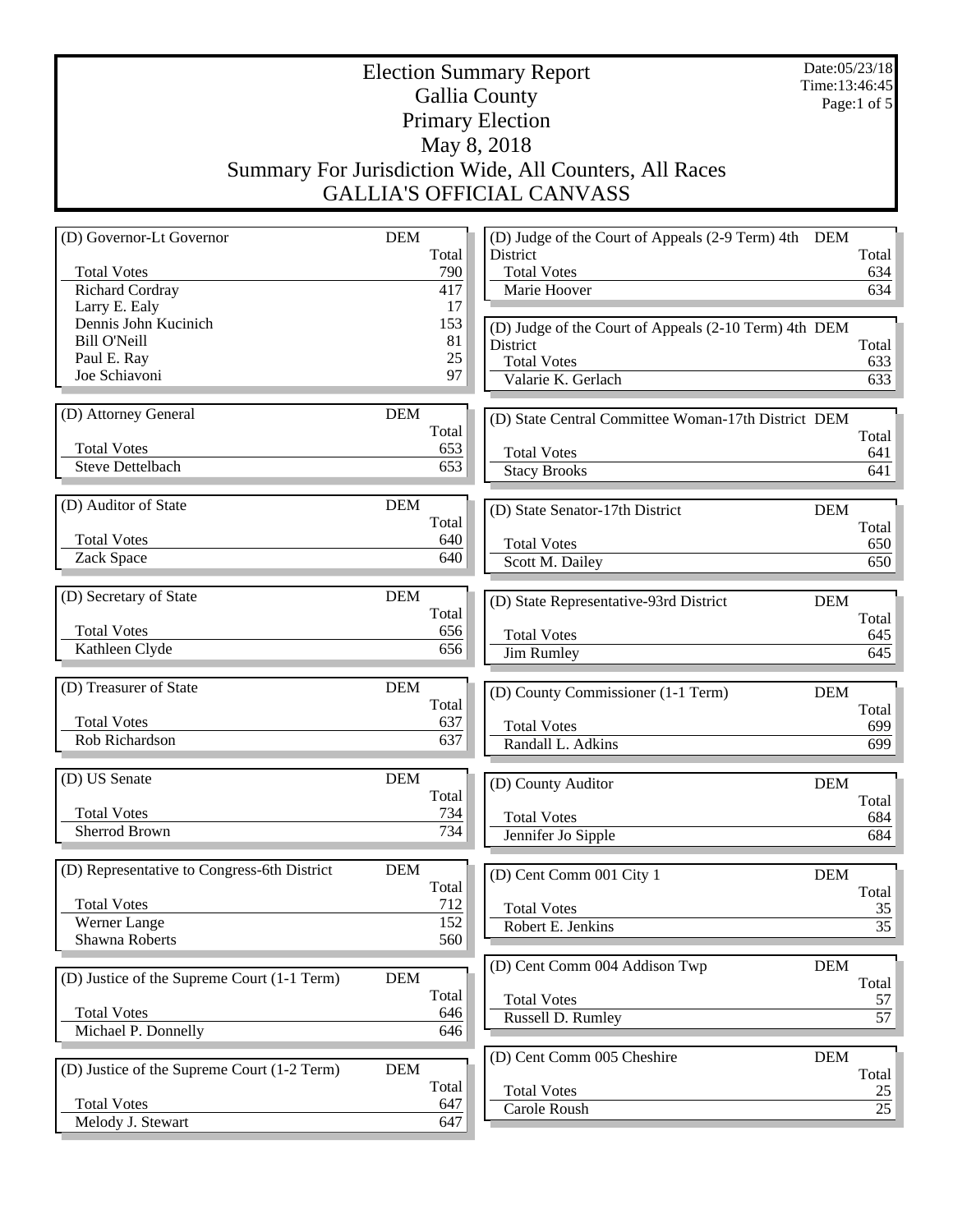Election Summary Report Gallia County Primary Election May 8, 2018 Summary For Jurisdiction Wide, All Counters, All Races GALLIA'S OFFICIAL CANVASS

Date:05/23/18 Time:13:46:45 Page:2 of 5

| (D) Cent Comm 006 Clay Twp        | <b>DEM</b>            | (D) Cent Comm 024 Springfield 2   | <b>DEM</b>          |
|-----------------------------------|-----------------------|-----------------------------------|---------------------|
|                                   | Total                 |                                   | Total               |
| <b>Total Votes</b>                | 29                    | <b>Total Votes</b>                | 29                  |
| <b>Gwendolyn Doss</b>             | 29                    | Patricia A. Sprague               | 29                  |
| (D) Cent Comm 007 Gallipolis Twp  | <b>DEM</b>            | (D) Cent Comm 025 Walnut          | <b>DEM</b>          |
|                                   | Total                 |                                   | Total               |
| <b>Total Votes</b>                | 35                    | <b>Total Votes</b>                | 35                  |
| John G. Burnett                   | $\overline{35}$       | Debra M. Elliot                   | 35                  |
| (D) Cent Comm 011 Green 5         | <b>DEM</b>            | (G) Governor-Lt Governor          | Grn                 |
|                                   | Total                 |                                   | Total               |
| <b>Total Votes</b>                | 37                    | <b>Total Votes</b>                | $\overline{5}$      |
| Raymond C. Matura                 | $\overline{37}$       | <b>Constance Gadell-New</b>       | $\overline{5}$      |
|                                   | <b>DEM</b>            | (G) Treasurer of State            | Grn                 |
| (D) Cent Comm 012 Greenfield Twp  | Total                 |                                   | Total               |
| <b>Total Votes</b>                | 14                    | <b>Total Votes</b>                | 3                   |
| Donald L. Hammond                 | 14                    |                                   |                     |
|                                   |                       | (G) US Senate                     | Grn                 |
| (D) Cent Comm 014 Guyan Twp       | <b>DEM</b>            |                                   | Total               |
| <b>Total Votes</b>                | Total<br>18           | <b>Total Votes</b>                | 3                   |
| Jeff Fowler                       | 18                    | (R) Governor-Lt Governor          | <b>REP</b>          |
|                                   |                       |                                   | Total               |
| (D) Cent Comm 016 Huntington Twp  | <b>DEM</b>            | <b>Total Votes</b>                | 2175                |
|                                   | Total                 | Mike DeWine                       | 1395                |
| <b>Total Votes</b>                | 34<br>$\overline{34}$ | Mary Taylor                       | 780                 |
| Mary Deel                         |                       |                                   |                     |
| (D) Cent Comm 017 Morgan Twp      | <b>DEM</b>            | (R) Attorney General              | <b>REP</b><br>Total |
|                                   | Total                 | <b>Total Votes</b>                | 1667                |
| <b>Total Votes</b>                | 21                    | Dave Yost                         | 1667                |
| Randall Lee Adkins                | 21                    |                                   |                     |
|                                   |                       | (R) Auditor of State              | <b>REP</b>          |
| (D) Cent Comm 019 Perry Twp       | <b>DEM</b>            |                                   | Total               |
| <b>Total Votes</b>                | Total<br>28           | <b>Total Votes</b><br>Keith Faber | 1590<br>1590        |
| <b>Bethany Ruff</b>               | $\overline{28}$       |                                   |                     |
|                                   |                       | (R) Secretary of State            | <b>REP</b>          |
| (D) Cent Comm 020 Centerville Pct | DEM                   |                                   | Total               |
|                                   | Total                 | <b>Total Votes</b>                | 1591                |
| <b>Total Votes</b>                | 29                    | Frank LaRose                      | 1591                |
| Glenda Sue Ruff                   | 29                    |                                   |                     |
|                                   |                       | (R) Treasurer of State            | <b>REP</b>          |
| (D) Cent Comm 021 Raccoon Twp     | $DEM$<br>Total        | <b>Total Votes</b>                | Total<br>1898       |
| <b>Total Votes</b>                | 46                    | Sandra O'Brien                    | 892                 |
| Jennifer A. Easter                | 46                    | <b>Robert Sprague</b>             | 1006                |
|                                   |                       |                                   |                     |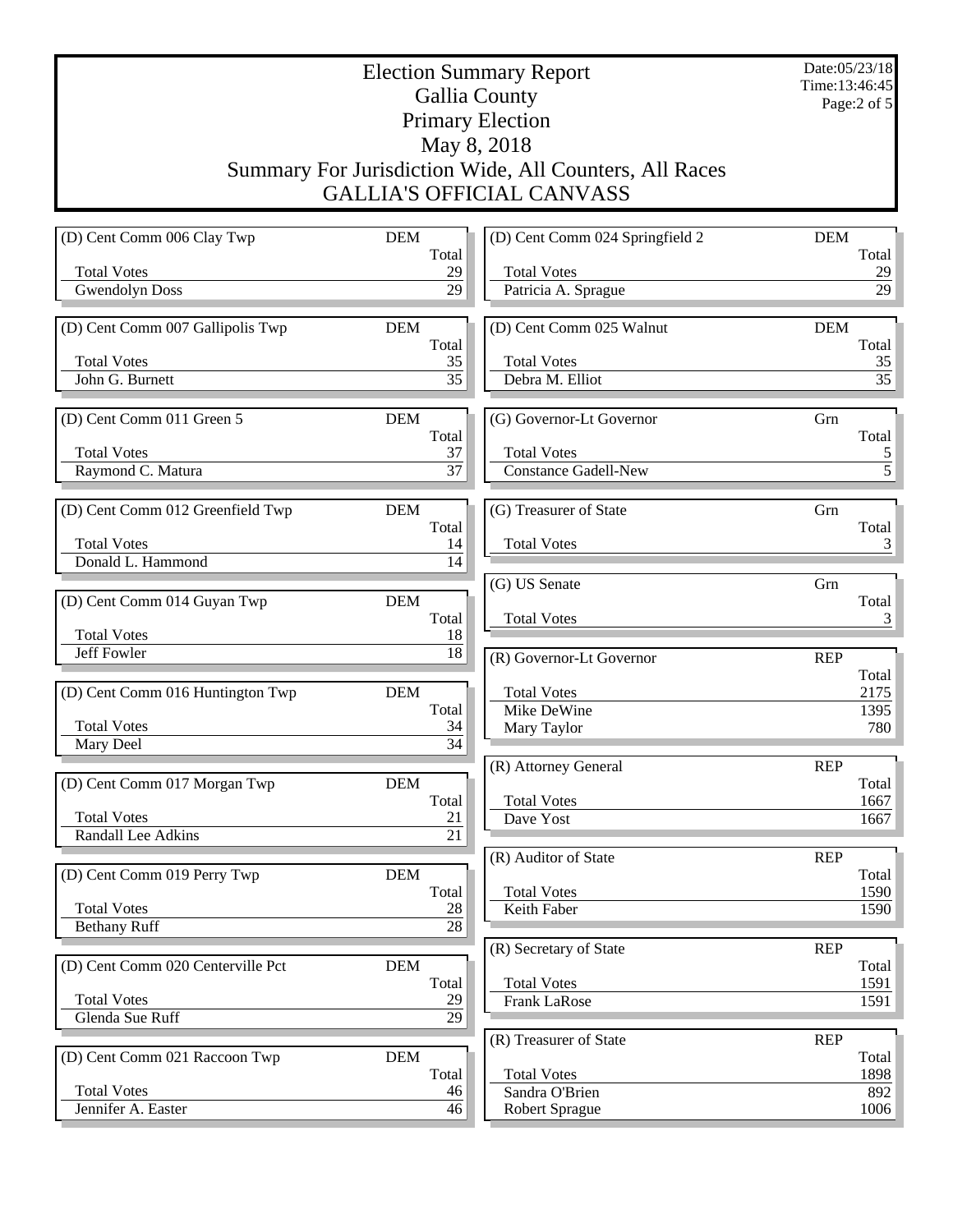Date:05/23/18 Time:13:46:45 Page:3 of 5

## Election Summary Report Gallia County Primary Election May 8, 2018 Summary For Jurisdiction Wide, All Counters, All Races GALLIA'S OFFICIAL CANVASS

| Total<br>Total<br><b>Total Votes</b><br>1917<br><b>Total Votes</b><br>1917<br>Melissa Ackison<br>Ryan Smith<br>1917<br>326<br>98<br>Don Elijah Eckhart<br>499<br>Mike Gibbons<br>(R) County Commissioner (1-1 Term)<br><b>REP</b><br>Dan Kiley<br>125<br>Total<br>Jim Renacci<br>864<br><b>Total Votes</b><br>1671<br>Harold G. Montgomery<br>1671<br>(R) Representative to Congress-6th District<br><b>REP</b><br>Total<br>(R) County Auditor<br><b>REP</b><br><b>Total Votes</b><br>2102<br>Total<br>Robert J. Blazek<br>266<br><b>Total Votes</b><br>1758<br><b>Bill Johnson</b><br>1836<br>Larry M. Betz<br>1758<br>(R) Justice of the Supreme Court (1-1 Term)<br><b>REP</b><br>(R) Cent Comm 001 City 1<br><b>REP</b><br>Total<br>Total<br><b>Total Votes</b><br>1621<br><b>Total Votes</b><br>75<br>Craig Baldwin<br>1621<br>David C. Evans<br>75<br>(R) Justice of the Supreme Court (1-2 Term)<br><b>REP</b><br><b>REP</b><br>(R) Cent Comm 002 City 2<br>Total<br>Total<br><b>Total Votes</b><br>1512<br><b>Total Votes</b><br>84<br>1512<br>Mary DeGenaro<br>Roger Brandeberry<br>84<br>(R) Judge of the Court of Appeals (2-9 Term) 4th<br>REP<br>(R) Cent Comm 003 City 3<br><b>REP</b><br>District<br>Total<br>Total<br><b>Total Votes</b><br>1693<br><b>Total Votes</b><br>91<br>Kris D. Blanton<br>604<br>Robert J. Jacks<br>91<br>Jason P. Smith<br>1089<br>(R) Cent Comm 004 Addison Twp<br><b>REP</b><br>(R) Judge of the Court of Appeals (2-10 Term) 4th REP<br>Total<br>District<br>Total<br><b>Total Votes</b><br>99<br><b>Total Votes</b><br>1749<br>99<br>Charla J. Whoberry<br>1089<br>Mike Hess<br>Kathleen Madden<br>660<br>(R) Cent Comm 005 Cheshire<br><b>REP</b><br>Total<br>(R) State Central Committee Man-17th District<br><b>REP</b><br><b>Total Votes</b><br>$\frac{45}{5}$<br>Total<br>$\overline{45}$<br>Randy Mulford<br>1734<br><b>Total Votes</b><br>Phil A. Bowman<br>1400<br>(R) Cent Comm 006 Clay Twp<br><b>REP</b><br>Charles Krabbe<br>334<br>Total<br><b>Total Votes</b><br>104<br>(R) State Central Committee Woman-17th District REP<br>Kennison Saunders<br>104<br>Total<br><b>Total Votes</b><br>1532<br>(R) Cent Comm 007 Gallipolis Twp<br><b>REP</b><br>1532<br><b>Bonnie Ward</b><br>Total<br><b>Total Votes</b><br>131<br><b>REP</b><br>(R) State Senator-17th District<br>Brett A. Boothe<br>131<br>Total<br><b>Total Votes</b><br>1571 | (R) US Senate       | <b>REP</b> |      | (R) State Representative-93rd District | <b>REP</b> |  |
|----------------------------------------------------------------------------------------------------------------------------------------------------------------------------------------------------------------------------------------------------------------------------------------------------------------------------------------------------------------------------------------------------------------------------------------------------------------------------------------------------------------------------------------------------------------------------------------------------------------------------------------------------------------------------------------------------------------------------------------------------------------------------------------------------------------------------------------------------------------------------------------------------------------------------------------------------------------------------------------------------------------------------------------------------------------------------------------------------------------------------------------------------------------------------------------------------------------------------------------------------------------------------------------------------------------------------------------------------------------------------------------------------------------------------------------------------------------------------------------------------------------------------------------------------------------------------------------------------------------------------------------------------------------------------------------------------------------------------------------------------------------------------------------------------------------------------------------------------------------------------------------------------------------------------------------------------------------------------------------------------------------------------------------------------------------------------------------------------------------------------------------------------------------------------------------------------------------------------------------------------------------------------------------------------------------------------------------------------------------------------------------------------|---------------------|------------|------|----------------------------------------|------------|--|
|                                                                                                                                                                                                                                                                                                                                                                                                                                                                                                                                                                                                                                                                                                                                                                                                                                                                                                                                                                                                                                                                                                                                                                                                                                                                                                                                                                                                                                                                                                                                                                                                                                                                                                                                                                                                                                                                                                                                                                                                                                                                                                                                                                                                                                                                                                                                                                                                    |                     |            |      |                                        |            |  |
|                                                                                                                                                                                                                                                                                                                                                                                                                                                                                                                                                                                                                                                                                                                                                                                                                                                                                                                                                                                                                                                                                                                                                                                                                                                                                                                                                                                                                                                                                                                                                                                                                                                                                                                                                                                                                                                                                                                                                                                                                                                                                                                                                                                                                                                                                                                                                                                                    |                     |            |      |                                        |            |  |
|                                                                                                                                                                                                                                                                                                                                                                                                                                                                                                                                                                                                                                                                                                                                                                                                                                                                                                                                                                                                                                                                                                                                                                                                                                                                                                                                                                                                                                                                                                                                                                                                                                                                                                                                                                                                                                                                                                                                                                                                                                                                                                                                                                                                                                                                                                                                                                                                    |                     |            |      |                                        |            |  |
|                                                                                                                                                                                                                                                                                                                                                                                                                                                                                                                                                                                                                                                                                                                                                                                                                                                                                                                                                                                                                                                                                                                                                                                                                                                                                                                                                                                                                                                                                                                                                                                                                                                                                                                                                                                                                                                                                                                                                                                                                                                                                                                                                                                                                                                                                                                                                                                                    |                     |            |      |                                        |            |  |
|                                                                                                                                                                                                                                                                                                                                                                                                                                                                                                                                                                                                                                                                                                                                                                                                                                                                                                                                                                                                                                                                                                                                                                                                                                                                                                                                                                                                                                                                                                                                                                                                                                                                                                                                                                                                                                                                                                                                                                                                                                                                                                                                                                                                                                                                                                                                                                                                    |                     |            |      |                                        |            |  |
|                                                                                                                                                                                                                                                                                                                                                                                                                                                                                                                                                                                                                                                                                                                                                                                                                                                                                                                                                                                                                                                                                                                                                                                                                                                                                                                                                                                                                                                                                                                                                                                                                                                                                                                                                                                                                                                                                                                                                                                                                                                                                                                                                                                                                                                                                                                                                                                                    |                     |            |      |                                        |            |  |
|                                                                                                                                                                                                                                                                                                                                                                                                                                                                                                                                                                                                                                                                                                                                                                                                                                                                                                                                                                                                                                                                                                                                                                                                                                                                                                                                                                                                                                                                                                                                                                                                                                                                                                                                                                                                                                                                                                                                                                                                                                                                                                                                                                                                                                                                                                                                                                                                    |                     |            |      |                                        |            |  |
|                                                                                                                                                                                                                                                                                                                                                                                                                                                                                                                                                                                                                                                                                                                                                                                                                                                                                                                                                                                                                                                                                                                                                                                                                                                                                                                                                                                                                                                                                                                                                                                                                                                                                                                                                                                                                                                                                                                                                                                                                                                                                                                                                                                                                                                                                                                                                                                                    |                     |            |      |                                        |            |  |
|                                                                                                                                                                                                                                                                                                                                                                                                                                                                                                                                                                                                                                                                                                                                                                                                                                                                                                                                                                                                                                                                                                                                                                                                                                                                                                                                                                                                                                                                                                                                                                                                                                                                                                                                                                                                                                                                                                                                                                                                                                                                                                                                                                                                                                                                                                                                                                                                    |                     |            |      |                                        |            |  |
|                                                                                                                                                                                                                                                                                                                                                                                                                                                                                                                                                                                                                                                                                                                                                                                                                                                                                                                                                                                                                                                                                                                                                                                                                                                                                                                                                                                                                                                                                                                                                                                                                                                                                                                                                                                                                                                                                                                                                                                                                                                                                                                                                                                                                                                                                                                                                                                                    |                     |            |      |                                        |            |  |
|                                                                                                                                                                                                                                                                                                                                                                                                                                                                                                                                                                                                                                                                                                                                                                                                                                                                                                                                                                                                                                                                                                                                                                                                                                                                                                                                                                                                                                                                                                                                                                                                                                                                                                                                                                                                                                                                                                                                                                                                                                                                                                                                                                                                                                                                                                                                                                                                    |                     |            |      |                                        |            |  |
|                                                                                                                                                                                                                                                                                                                                                                                                                                                                                                                                                                                                                                                                                                                                                                                                                                                                                                                                                                                                                                                                                                                                                                                                                                                                                                                                                                                                                                                                                                                                                                                                                                                                                                                                                                                                                                                                                                                                                                                                                                                                                                                                                                                                                                                                                                                                                                                                    |                     |            |      |                                        |            |  |
|                                                                                                                                                                                                                                                                                                                                                                                                                                                                                                                                                                                                                                                                                                                                                                                                                                                                                                                                                                                                                                                                                                                                                                                                                                                                                                                                                                                                                                                                                                                                                                                                                                                                                                                                                                                                                                                                                                                                                                                                                                                                                                                                                                                                                                                                                                                                                                                                    |                     |            |      |                                        |            |  |
|                                                                                                                                                                                                                                                                                                                                                                                                                                                                                                                                                                                                                                                                                                                                                                                                                                                                                                                                                                                                                                                                                                                                                                                                                                                                                                                                                                                                                                                                                                                                                                                                                                                                                                                                                                                                                                                                                                                                                                                                                                                                                                                                                                                                                                                                                                                                                                                                    |                     |            |      |                                        |            |  |
|                                                                                                                                                                                                                                                                                                                                                                                                                                                                                                                                                                                                                                                                                                                                                                                                                                                                                                                                                                                                                                                                                                                                                                                                                                                                                                                                                                                                                                                                                                                                                                                                                                                                                                                                                                                                                                                                                                                                                                                                                                                                                                                                                                                                                                                                                                                                                                                                    |                     |            |      |                                        |            |  |
|                                                                                                                                                                                                                                                                                                                                                                                                                                                                                                                                                                                                                                                                                                                                                                                                                                                                                                                                                                                                                                                                                                                                                                                                                                                                                                                                                                                                                                                                                                                                                                                                                                                                                                                                                                                                                                                                                                                                                                                                                                                                                                                                                                                                                                                                                                                                                                                                    |                     |            |      |                                        |            |  |
|                                                                                                                                                                                                                                                                                                                                                                                                                                                                                                                                                                                                                                                                                                                                                                                                                                                                                                                                                                                                                                                                                                                                                                                                                                                                                                                                                                                                                                                                                                                                                                                                                                                                                                                                                                                                                                                                                                                                                                                                                                                                                                                                                                                                                                                                                                                                                                                                    |                     |            |      |                                        |            |  |
|                                                                                                                                                                                                                                                                                                                                                                                                                                                                                                                                                                                                                                                                                                                                                                                                                                                                                                                                                                                                                                                                                                                                                                                                                                                                                                                                                                                                                                                                                                                                                                                                                                                                                                                                                                                                                                                                                                                                                                                                                                                                                                                                                                                                                                                                                                                                                                                                    |                     |            |      |                                        |            |  |
|                                                                                                                                                                                                                                                                                                                                                                                                                                                                                                                                                                                                                                                                                                                                                                                                                                                                                                                                                                                                                                                                                                                                                                                                                                                                                                                                                                                                                                                                                                                                                                                                                                                                                                                                                                                                                                                                                                                                                                                                                                                                                                                                                                                                                                                                                                                                                                                                    |                     |            |      |                                        |            |  |
|                                                                                                                                                                                                                                                                                                                                                                                                                                                                                                                                                                                                                                                                                                                                                                                                                                                                                                                                                                                                                                                                                                                                                                                                                                                                                                                                                                                                                                                                                                                                                                                                                                                                                                                                                                                                                                                                                                                                                                                                                                                                                                                                                                                                                                                                                                                                                                                                    |                     |            |      |                                        |            |  |
|                                                                                                                                                                                                                                                                                                                                                                                                                                                                                                                                                                                                                                                                                                                                                                                                                                                                                                                                                                                                                                                                                                                                                                                                                                                                                                                                                                                                                                                                                                                                                                                                                                                                                                                                                                                                                                                                                                                                                                                                                                                                                                                                                                                                                                                                                                                                                                                                    |                     |            |      |                                        |            |  |
|                                                                                                                                                                                                                                                                                                                                                                                                                                                                                                                                                                                                                                                                                                                                                                                                                                                                                                                                                                                                                                                                                                                                                                                                                                                                                                                                                                                                                                                                                                                                                                                                                                                                                                                                                                                                                                                                                                                                                                                                                                                                                                                                                                                                                                                                                                                                                                                                    |                     |            |      |                                        |            |  |
|                                                                                                                                                                                                                                                                                                                                                                                                                                                                                                                                                                                                                                                                                                                                                                                                                                                                                                                                                                                                                                                                                                                                                                                                                                                                                                                                                                                                                                                                                                                                                                                                                                                                                                                                                                                                                                                                                                                                                                                                                                                                                                                                                                                                                                                                                                                                                                                                    |                     |            |      |                                        |            |  |
|                                                                                                                                                                                                                                                                                                                                                                                                                                                                                                                                                                                                                                                                                                                                                                                                                                                                                                                                                                                                                                                                                                                                                                                                                                                                                                                                                                                                                                                                                                                                                                                                                                                                                                                                                                                                                                                                                                                                                                                                                                                                                                                                                                                                                                                                                                                                                                                                    |                     |            |      |                                        |            |  |
|                                                                                                                                                                                                                                                                                                                                                                                                                                                                                                                                                                                                                                                                                                                                                                                                                                                                                                                                                                                                                                                                                                                                                                                                                                                                                                                                                                                                                                                                                                                                                                                                                                                                                                                                                                                                                                                                                                                                                                                                                                                                                                                                                                                                                                                                                                                                                                                                    |                     |            |      |                                        |            |  |
|                                                                                                                                                                                                                                                                                                                                                                                                                                                                                                                                                                                                                                                                                                                                                                                                                                                                                                                                                                                                                                                                                                                                                                                                                                                                                                                                                                                                                                                                                                                                                                                                                                                                                                                                                                                                                                                                                                                                                                                                                                                                                                                                                                                                                                                                                                                                                                                                    |                     |            |      |                                        |            |  |
|                                                                                                                                                                                                                                                                                                                                                                                                                                                                                                                                                                                                                                                                                                                                                                                                                                                                                                                                                                                                                                                                                                                                                                                                                                                                                                                                                                                                                                                                                                                                                                                                                                                                                                                                                                                                                                                                                                                                                                                                                                                                                                                                                                                                                                                                                                                                                                                                    |                     |            |      |                                        |            |  |
|                                                                                                                                                                                                                                                                                                                                                                                                                                                                                                                                                                                                                                                                                                                                                                                                                                                                                                                                                                                                                                                                                                                                                                                                                                                                                                                                                                                                                                                                                                                                                                                                                                                                                                                                                                                                                                                                                                                                                                                                                                                                                                                                                                                                                                                                                                                                                                                                    |                     |            |      |                                        |            |  |
|                                                                                                                                                                                                                                                                                                                                                                                                                                                                                                                                                                                                                                                                                                                                                                                                                                                                                                                                                                                                                                                                                                                                                                                                                                                                                                                                                                                                                                                                                                                                                                                                                                                                                                                                                                                                                                                                                                                                                                                                                                                                                                                                                                                                                                                                                                                                                                                                    |                     |            |      |                                        |            |  |
|                                                                                                                                                                                                                                                                                                                                                                                                                                                                                                                                                                                                                                                                                                                                                                                                                                                                                                                                                                                                                                                                                                                                                                                                                                                                                                                                                                                                                                                                                                                                                                                                                                                                                                                                                                                                                                                                                                                                                                                                                                                                                                                                                                                                                                                                                                                                                                                                    |                     |            |      |                                        |            |  |
|                                                                                                                                                                                                                                                                                                                                                                                                                                                                                                                                                                                                                                                                                                                                                                                                                                                                                                                                                                                                                                                                                                                                                                                                                                                                                                                                                                                                                                                                                                                                                                                                                                                                                                                                                                                                                                                                                                                                                                                                                                                                                                                                                                                                                                                                                                                                                                                                    |                     |            |      |                                        |            |  |
|                                                                                                                                                                                                                                                                                                                                                                                                                                                                                                                                                                                                                                                                                                                                                                                                                                                                                                                                                                                                                                                                                                                                                                                                                                                                                                                                                                                                                                                                                                                                                                                                                                                                                                                                                                                                                                                                                                                                                                                                                                                                                                                                                                                                                                                                                                                                                                                                    |                     |            |      |                                        |            |  |
|                                                                                                                                                                                                                                                                                                                                                                                                                                                                                                                                                                                                                                                                                                                                                                                                                                                                                                                                                                                                                                                                                                                                                                                                                                                                                                                                                                                                                                                                                                                                                                                                                                                                                                                                                                                                                                                                                                                                                                                                                                                                                                                                                                                                                                                                                                                                                                                                    |                     |            |      |                                        |            |  |
|                                                                                                                                                                                                                                                                                                                                                                                                                                                                                                                                                                                                                                                                                                                                                                                                                                                                                                                                                                                                                                                                                                                                                                                                                                                                                                                                                                                                                                                                                                                                                                                                                                                                                                                                                                                                                                                                                                                                                                                                                                                                                                                                                                                                                                                                                                                                                                                                    |                     |            |      |                                        |            |  |
|                                                                                                                                                                                                                                                                                                                                                                                                                                                                                                                                                                                                                                                                                                                                                                                                                                                                                                                                                                                                                                                                                                                                                                                                                                                                                                                                                                                                                                                                                                                                                                                                                                                                                                                                                                                                                                                                                                                                                                                                                                                                                                                                                                                                                                                                                                                                                                                                    |                     |            |      |                                        |            |  |
|                                                                                                                                                                                                                                                                                                                                                                                                                                                                                                                                                                                                                                                                                                                                                                                                                                                                                                                                                                                                                                                                                                                                                                                                                                                                                                                                                                                                                                                                                                                                                                                                                                                                                                                                                                                                                                                                                                                                                                                                                                                                                                                                                                                                                                                                                                                                                                                                    |                     |            |      |                                        |            |  |
|                                                                                                                                                                                                                                                                                                                                                                                                                                                                                                                                                                                                                                                                                                                                                                                                                                                                                                                                                                                                                                                                                                                                                                                                                                                                                                                                                                                                                                                                                                                                                                                                                                                                                                                                                                                                                                                                                                                                                                                                                                                                                                                                                                                                                                                                                                                                                                                                    |                     |            |      |                                        |            |  |
|                                                                                                                                                                                                                                                                                                                                                                                                                                                                                                                                                                                                                                                                                                                                                                                                                                                                                                                                                                                                                                                                                                                                                                                                                                                                                                                                                                                                                                                                                                                                                                                                                                                                                                                                                                                                                                                                                                                                                                                                                                                                                                                                                                                                                                                                                                                                                                                                    |                     |            |      |                                        |            |  |
|                                                                                                                                                                                                                                                                                                                                                                                                                                                                                                                                                                                                                                                                                                                                                                                                                                                                                                                                                                                                                                                                                                                                                                                                                                                                                                                                                                                                                                                                                                                                                                                                                                                                                                                                                                                                                                                                                                                                                                                                                                                                                                                                                                                                                                                                                                                                                                                                    |                     |            |      |                                        |            |  |
|                                                                                                                                                                                                                                                                                                                                                                                                                                                                                                                                                                                                                                                                                                                                                                                                                                                                                                                                                                                                                                                                                                                                                                                                                                                                                                                                                                                                                                                                                                                                                                                                                                                                                                                                                                                                                                                                                                                                                                                                                                                                                                                                                                                                                                                                                                                                                                                                    |                     |            |      |                                        |            |  |
|                                                                                                                                                                                                                                                                                                                                                                                                                                                                                                                                                                                                                                                                                                                                                                                                                                                                                                                                                                                                                                                                                                                                                                                                                                                                                                                                                                                                                                                                                                                                                                                                                                                                                                                                                                                                                                                                                                                                                                                                                                                                                                                                                                                                                                                                                                                                                                                                    |                     |            |      |                                        |            |  |
|                                                                                                                                                                                                                                                                                                                                                                                                                                                                                                                                                                                                                                                                                                                                                                                                                                                                                                                                                                                                                                                                                                                                                                                                                                                                                                                                                                                                                                                                                                                                                                                                                                                                                                                                                                                                                                                                                                                                                                                                                                                                                                                                                                                                                                                                                                                                                                                                    |                     |            |      |                                        |            |  |
|                                                                                                                                                                                                                                                                                                                                                                                                                                                                                                                                                                                                                                                                                                                                                                                                                                                                                                                                                                                                                                                                                                                                                                                                                                                                                                                                                                                                                                                                                                                                                                                                                                                                                                                                                                                                                                                                                                                                                                                                                                                                                                                                                                                                                                                                                                                                                                                                    |                     |            |      |                                        |            |  |
|                                                                                                                                                                                                                                                                                                                                                                                                                                                                                                                                                                                                                                                                                                                                                                                                                                                                                                                                                                                                                                                                                                                                                                                                                                                                                                                                                                                                                                                                                                                                                                                                                                                                                                                                                                                                                                                                                                                                                                                                                                                                                                                                                                                                                                                                                                                                                                                                    |                     |            |      |                                        |            |  |
|                                                                                                                                                                                                                                                                                                                                                                                                                                                                                                                                                                                                                                                                                                                                                                                                                                                                                                                                                                                                                                                                                                                                                                                                                                                                                                                                                                                                                                                                                                                                                                                                                                                                                                                                                                                                                                                                                                                                                                                                                                                                                                                                                                                                                                                                                                                                                                                                    |                     |            |      |                                        |            |  |
|                                                                                                                                                                                                                                                                                                                                                                                                                                                                                                                                                                                                                                                                                                                                                                                                                                                                                                                                                                                                                                                                                                                                                                                                                                                                                                                                                                                                                                                                                                                                                                                                                                                                                                                                                                                                                                                                                                                                                                                                                                                                                                                                                                                                                                                                                                                                                                                                    |                     |            |      |                                        |            |  |
|                                                                                                                                                                                                                                                                                                                                                                                                                                                                                                                                                                                                                                                                                                                                                                                                                                                                                                                                                                                                                                                                                                                                                                                                                                                                                                                                                                                                                                                                                                                                                                                                                                                                                                                                                                                                                                                                                                                                                                                                                                                                                                                                                                                                                                                                                                                                                                                                    |                     |            |      |                                        |            |  |
|                                                                                                                                                                                                                                                                                                                                                                                                                                                                                                                                                                                                                                                                                                                                                                                                                                                                                                                                                                                                                                                                                                                                                                                                                                                                                                                                                                                                                                                                                                                                                                                                                                                                                                                                                                                                                                                                                                                                                                                                                                                                                                                                                                                                                                                                                                                                                                                                    |                     |            |      |                                        |            |  |
|                                                                                                                                                                                                                                                                                                                                                                                                                                                                                                                                                                                                                                                                                                                                                                                                                                                                                                                                                                                                                                                                                                                                                                                                                                                                                                                                                                                                                                                                                                                                                                                                                                                                                                                                                                                                                                                                                                                                                                                                                                                                                                                                                                                                                                                                                                                                                                                                    |                     |            |      |                                        |            |  |
|                                                                                                                                                                                                                                                                                                                                                                                                                                                                                                                                                                                                                                                                                                                                                                                                                                                                                                                                                                                                                                                                                                                                                                                                                                                                                                                                                                                                                                                                                                                                                                                                                                                                                                                                                                                                                                                                                                                                                                                                                                                                                                                                                                                                                                                                                                                                                                                                    |                     |            |      |                                        |            |  |
|                                                                                                                                                                                                                                                                                                                                                                                                                                                                                                                                                                                                                                                                                                                                                                                                                                                                                                                                                                                                                                                                                                                                                                                                                                                                                                                                                                                                                                                                                                                                                                                                                                                                                                                                                                                                                                                                                                                                                                                                                                                                                                                                                                                                                                                                                                                                                                                                    | <b>Bob Peterson</b> |            | 1571 |                                        |            |  |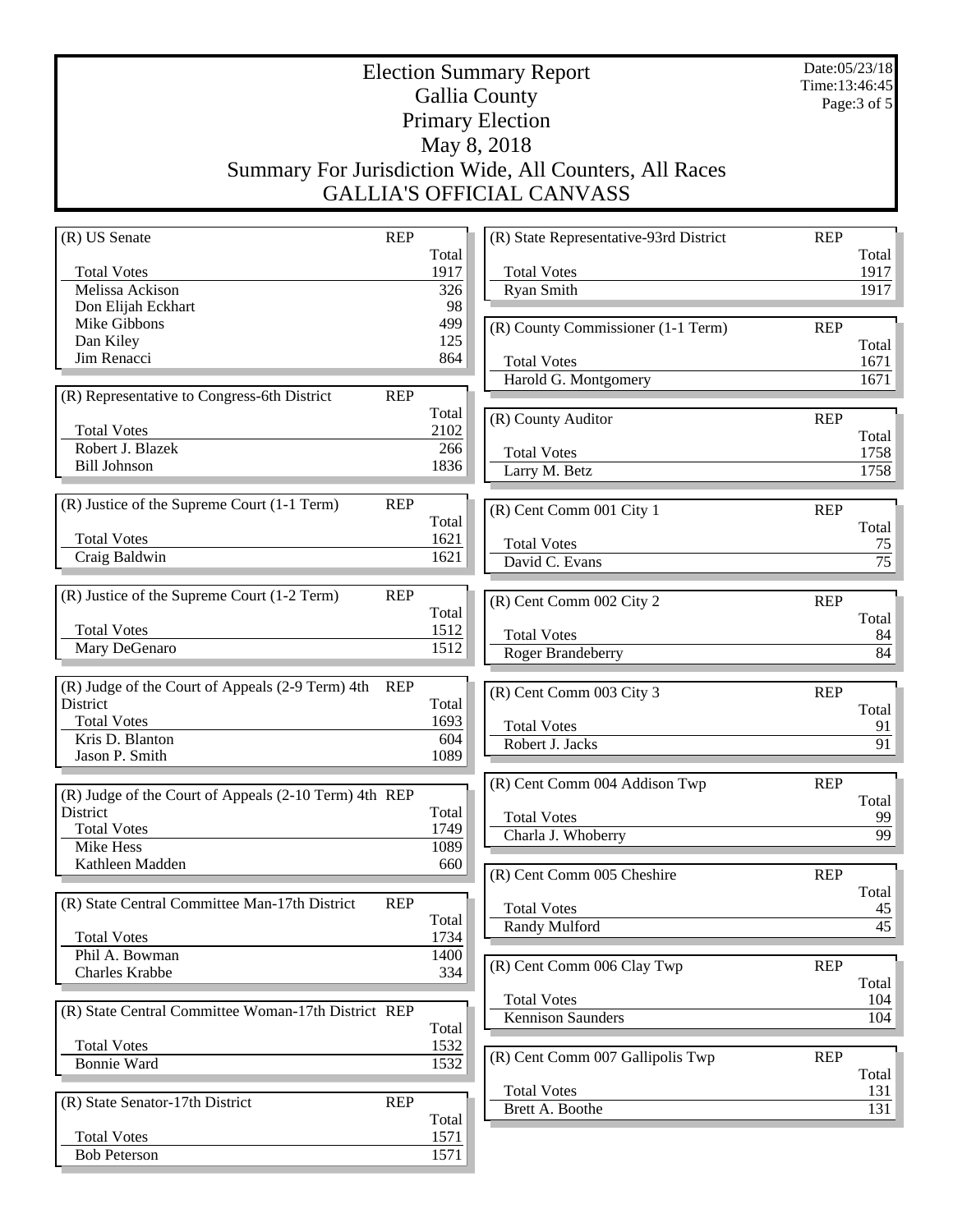Election Summary Report Gallia County Primary Election May 8, 2018 Summary For Jurisdiction Wide, All Counters, All Races GALLIA'S OFFICIAL CANVASS

Date:05/23/18 Time:13:46:45 Page:4 of 5

(R) Cent Comm 008 Green 1 REP Total Total Votes 108 Brent Billings 108 (R) Cent Comm 009 Green 2 REP Total Total Votes 51 William Burleson 51 (R) Cent Comm 010 Green 4 REP Total Total Votes 78 Russ V. Moore 78 (R) Cent Comm 011 Green 5 REP Total Total Votes 98 Loretta Atha 198 (R) Cent Comm 012 Greenfield Twp REP Total Total Votes 28 James M. Potter 28 (R) Cent Comm 013 Guyan Pct REP Total Total Votes 28 John W. Baker Jr. 28 (R) Cent Comm 014 Guyan Twp REP Total Total Votes 63 Jeffery A. Halley 63 (R) Cent Comm 015 Harrison Twp REP Total Total Votes 52<br>Charlene M. Ward 52  $Charlene M. Ward$ (R) Cent Comm 016 Huntington Twp REP Total Total Votes 60 Samuel Sowards Jr. 60 (R) Cent Comm 017 Morgan Twp REP Total Total Votes 64 Benjamin Hash 64 (R) Cent Comm 018 Ohio Twp REP Total Total Votes 42 Michael Daines 42 (R) Cent Comm 019 Perry Twp REP Total Total Votes 77 James C. Blair 77 (R) Cent Comm 020 Centerville Twp REP Total Total Votes 72<br>Connie L. Metzler 72<br>72 Connie L. Metzler (R) Cent Comm 021 Raccoon Twp REP Total Total Votes 74 Earl S. Morgan 74 (R) Cent Comm 022 Bidwell Pct REP Total Total Votes 40 William P. Skidmore 40 (R) Cent Comm 023 Springfield 1 REP Total Total Votes 87 David W. Roush 87 (R) Cent Comm 024 Springfield 2 REP Total Total Votes 83 Donald L. Denney 83 (R) Cent Comm 025 Walnut REP Total Total Votes 42<br>Jay Carter 42 Jay Carter Issue 1 Creates a bipartisan, public process for drawing congressional districts Total Total Votes 2937 YES 1894 NO 1043 Issue 2 Robbie's BP LO Total Total Votes 125 YES 72  $NO$  53